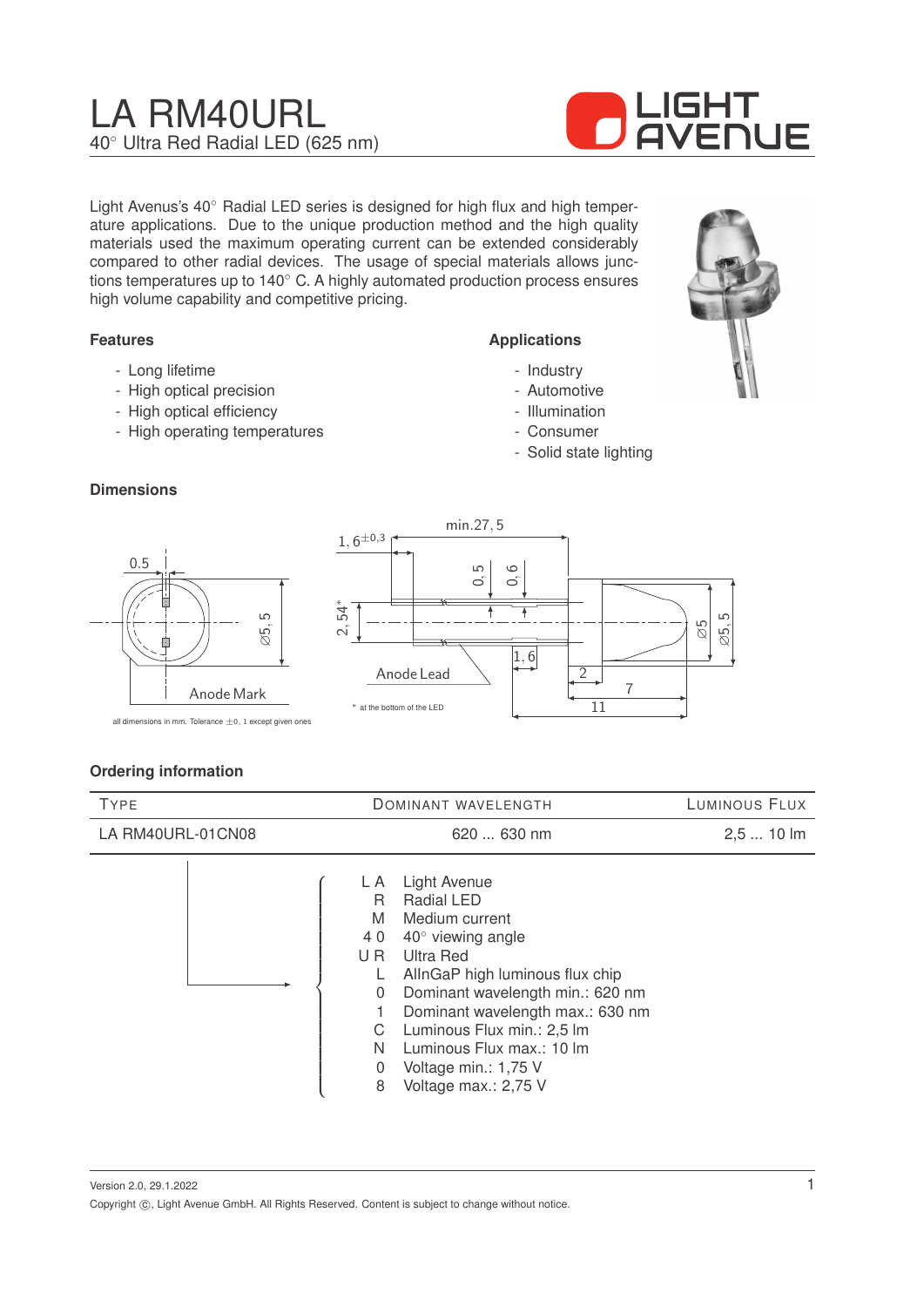

## **Electro-optical characteristics (T\_A = 25^{\circ} \text{C}</math>)<sup>2</sup>**

| <b>PARAMETER</b>                                                                                                     | <b>SYMBOL</b>                                                                                                                                                                                                                                                                                                                                                                                                                                                                                              | CONDITION                                                                                                                                          | MIN.               | TYP <sup>1</sup>             | MAX.              | Unit                                 |
|----------------------------------------------------------------------------------------------------------------------|------------------------------------------------------------------------------------------------------------------------------------------------------------------------------------------------------------------------------------------------------------------------------------------------------------------------------------------------------------------------------------------------------------------------------------------------------------------------------------------------------------|----------------------------------------------------------------------------------------------------------------------------------------------------|--------------------|------------------------------|-------------------|--------------------------------------|
| Luminous Flux<br>Luminous intensity<br>Forward voltage<br>Peak wavelength<br>Spectral width<br>Beam Divergence Angle | $\Phi_v$<br>$I_{\eta}$<br>$V_{F}% ^{p^{\prime }},\qquad V_{F}^{p^{\prime }},\qquad V_{F}^{p^{\prime }},\qquad V_{F}^{p^{\prime }},\qquad V_{F}^{p^{\prime }},\qquad V_{F}^{p^{\prime }},\qquad V_{F}^{p^{\prime }},\qquad V_{F}^{p^{\prime }},\qquad V_{F}^{p^{\prime }},\qquad V_{F}^{p^{\prime }},\qquad V_{F}^{p^{\prime }},\qquad V_{F}^{p^{\prime }},\qquad V_{F}^{p^{\prime }},\qquad V_{F}^{p^{\prime }},\qquad V_{F}^{p^{\prime }},\qquad V_{F}^{p^{\prime$<br>$\lambda_{peak}$<br>RMS<br>$\theta$ | $I_f = 50 \text{ mA}$<br>$I_f = 50 \text{ mA}$<br>$I_f = 50 \text{ mA}$<br>$I_f = 50 \text{ mA}$<br>$I_f = 50 \text{ mA}$<br>$I_f = 50 \text{ mA}$ | 2,5<br>1.75<br>620 | 6<br>2,10<br>625<br>20<br>40 | 10<br>2,75<br>630 | Im<br>cd<br>V<br>nm<br>nm<br>$\circ$ |

# **Maximum ratings (** $T_A = 25$ °C)

| <b>PARAMETER</b>               | <b>SYMBOL</b> | CONDITION                 | <b>MINIMUM</b> | <b>MAXIMUM</b> | Unit         |
|--------------------------------|---------------|---------------------------|----------------|----------------|--------------|
| <b>Operating Current</b>       | $1_{f,max}$   |                           |                | 70             | mA           |
| <b>Operating Pulse Current</b> | $I_{fp,max}$  | $t_p = 10 \mu s$ , D = 2% |                | 100            | mA           |
| <b>Operating Temperature</b>   | $T_{op}$      |                           | $-40$          | 120            | $^{\circ}$ C |
| Storage Temperature            | $T_{st}$      |                           | $-50$          | 125            | $^{\circ}$ C |
| Junction Temperature           | $T_i$         |                           |                | 140            | $^{\circ}$ C |
| Reverse Voltage                | $V_{R}$       |                           | 10             |                | V            |
| <b>Power Consumption</b>       | $P_{tot}$     |                           |                | 180            | mW           |

## **Binning** ( $I_F = 50$  mA)

|            |      | DOMINANT WAVELENGTH<br>(NM) |            | LUMINOUS FLUX<br>(LM) |      |            | <b>VOLTAGE</b><br>(V) |      |
|------------|------|-----------------------------|------------|-----------------------|------|------------|-----------------------|------|
| <b>Bin</b> | Min. | Max.                        | <b>Bin</b> | Min.                  | Max. | <b>Bin</b> | Min.                  | Max. |
| 0          | 620  | 625                         | С          | 2,5                   | 2,8  | 0          | 1,75                  | 1,95 |
|            | 625  | 630                         | D          | 2,8                   | 3,2  |            | 1,85                  | 2,05 |
|            |      |                             | Ε          | 3,2                   | 3,6  | 2          | 1,95                  | 2,15 |
|            |      |                             | F          | 3,6                   | 4    | 3          | 2,05                  | 2,25 |
|            |      |                             | G          | $\overline{4}$        | 4,5  | 4          | 2,15                  | 2,35 |
|            |      |                             | Н          | 4,5                   | 5    | 5          | 2,25                  | 2,45 |
|            |      |                             |            | 5                     | 5,6  | 6          | 2,35                  | 2,55 |
|            |      |                             | J          | 5,6                   | 6,4  | 7          | 2,45                  | 2,65 |
|            |      |                             | Κ          | 6,4                   | 7,2  | 8          | 2,55                  | 2,75 |
|            |      |                             |            | 7,2                   | 8    |            |                       |      |
|            |      |                             | M          | 8                     | 9    |            |                       |      |
|            |      |                             | N          | $\hbox{9}$            | 10   |            |                       |      |
|            |      |                             |            |                       |      |            |                       |      |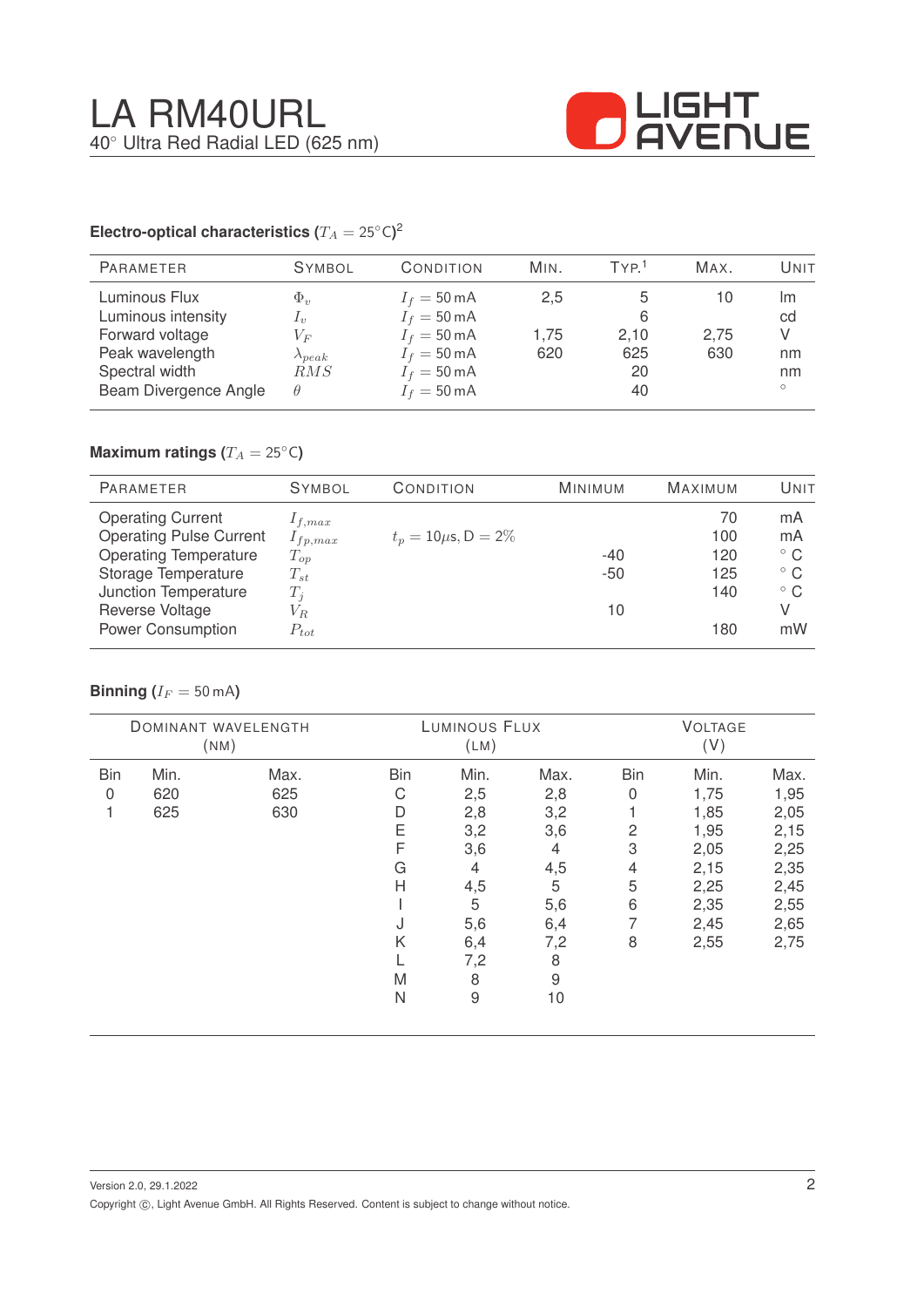

# **Thermal characteristics**

| PARAMETER                                 | <b>SYMBOL</b>        | <b>VALUE</b> | UNIT           |
|-------------------------------------------|----------------------|--------------|----------------|
| Thermal resistance junction ambient       | $R\Theta_{JA}$       | 180          | K/W            |
| Soldering temperature (3 seconds maximum) | $\mathcal{L}_{sold}$ | 260          | $\circ$ $\cap$ |

# **Recommended Solderpad and internal circuit**





#### **Soldering**

| <b>METHOD</b>        | SOLDERING CON-<br><b>DITIONS</b>                                                                             | REMARK (VALID FOR TTW AND LEAD FREE<br>SOLDERING)                                                                                                                                                                                                                                                                                                                                            |
|----------------------|--------------------------------------------------------------------------------------------------------------|----------------------------------------------------------------------------------------------------------------------------------------------------------------------------------------------------------------------------------------------------------------------------------------------------------------------------------------------------------------------------------------------|
| <b>TTW</b> soldering | Bath temperature<br>250°C, Immersion<br>time: within 5 sec.                                                  | Soldering system: Very good soldering results<br>have been achieved on ERSA soldering sys-<br>tems at a bath temperature of 250°C and at a<br>feeding rate of 1.2 m/s.                                                                                                                                                                                                                       |
| Lead free soldering  | Bath temperature<br>260°C, immersion<br>time: within 3 sec.                                                  | We recommend dosage of the soldering flux<br>with a spray fluxer or nozzle fluxer. If this is not<br>possible, one should pay attention to avoid con-<br>tact of the soldering flux and the LED body and<br>to keep the recommended preheat period.<br>We recommend to use a water based soldering<br>flux (e.g. Pacific 2007 interflux Electronics NV).<br>Do not use alcohol based fluxer. |
| Soldering iron       | 30W or smaller,<br>temperature at tip<br>of iron maximum<br>$300^{\circ}$ C, soldering<br>time within 3 sec. | During soldering take care not to press the tip<br>of iron against the lead. To prevent heat from<br>being transferred directly to the lead hold the<br>lead with a pair of tweezers while soldering.                                                                                                                                                                                        |

Actual solder profile may vary from the example given, and is very much depending on wave type, machine configuration, geometrical configuration, board shape etc. It is strongly recommended to optimize and

Version 2.0, 29.1.2022 Copyright ©, Light Avenue GmbH. All Rights Reserved. Content is subject to change without notice.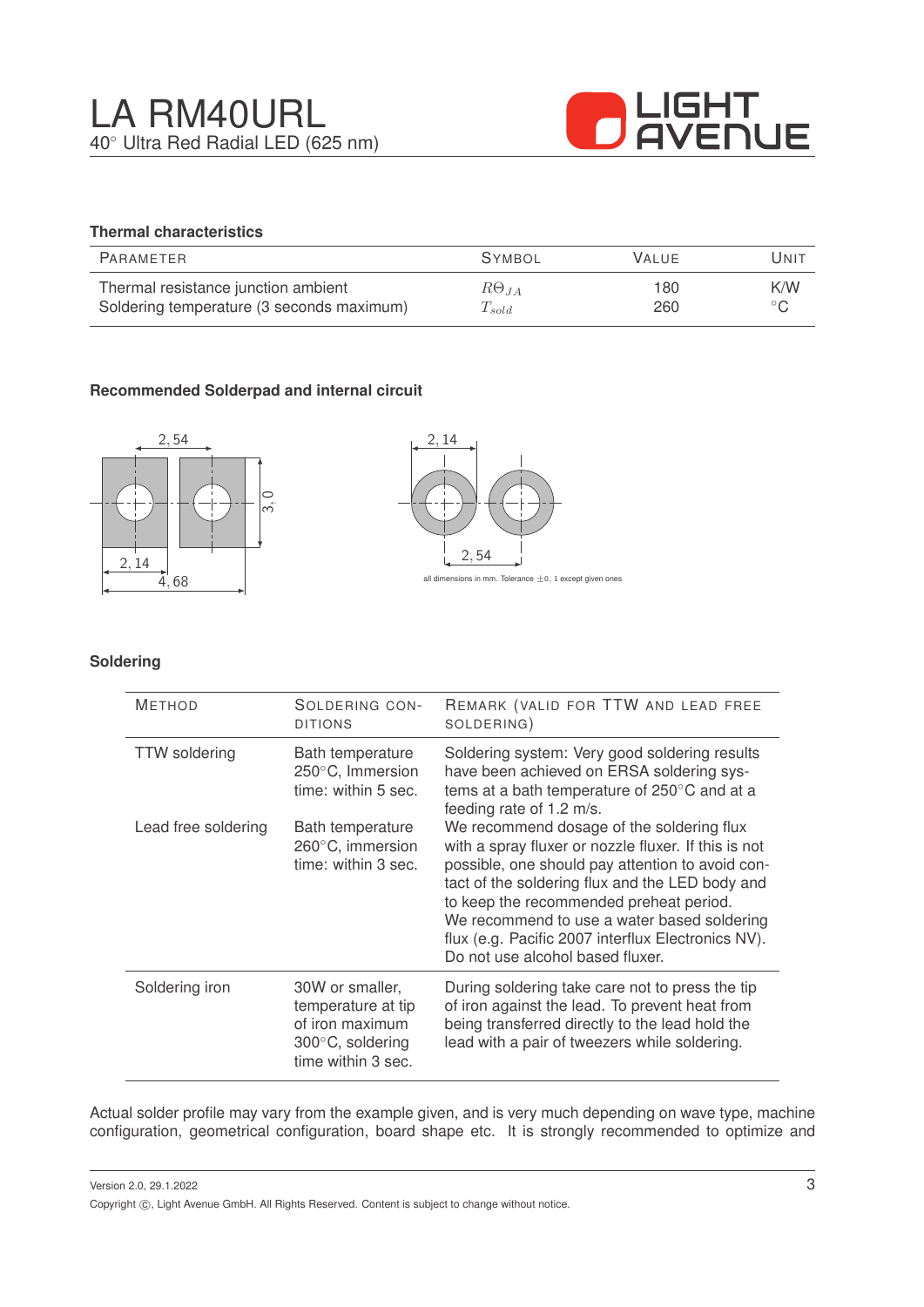





evaluate the actual soldering conditions carefully for each individual project before releasing the soldering process.

#### **Mounting**

- The lead should be bent at a point located at least 0.8 mm away from the package. Bending should be performed with base firmly fixed by means of a jig or radio pliers.
- Lead binding should be carried out prior to soldering and never during or after soldering.
- Locate the lead, ensuring correct alignment, thereby reducing stress to the LED.
- Due to thermoplastic encapsulant the LEDs are slightly more sensitive to the effects of stress during automatic mounting (such as mechanical stress within the package resin transmitted via the leads).
- The insertion pressure and clinching angle must both be minimized so as to minimize the leadcuttingstress and clinch stress applied to the LED lamps.
- Please evaluate the specific mounting process carefully for each individual project before actually using the automatic mounting machine to mount these LED lamps. Setting the best clinch angle and force may require experimentation when the automatic insertion machine is first set up.
- Please pay attention: The heat sink lead is also the anode lead at the same time. Metal pads on PCB surrounding the heat sink leads of the LEDs should be as large as possible.



Version 2.0, 29.1.2022 Copyright ©, Light Avenue GmbH. All Rights Reserved. Content is subject to change without notice.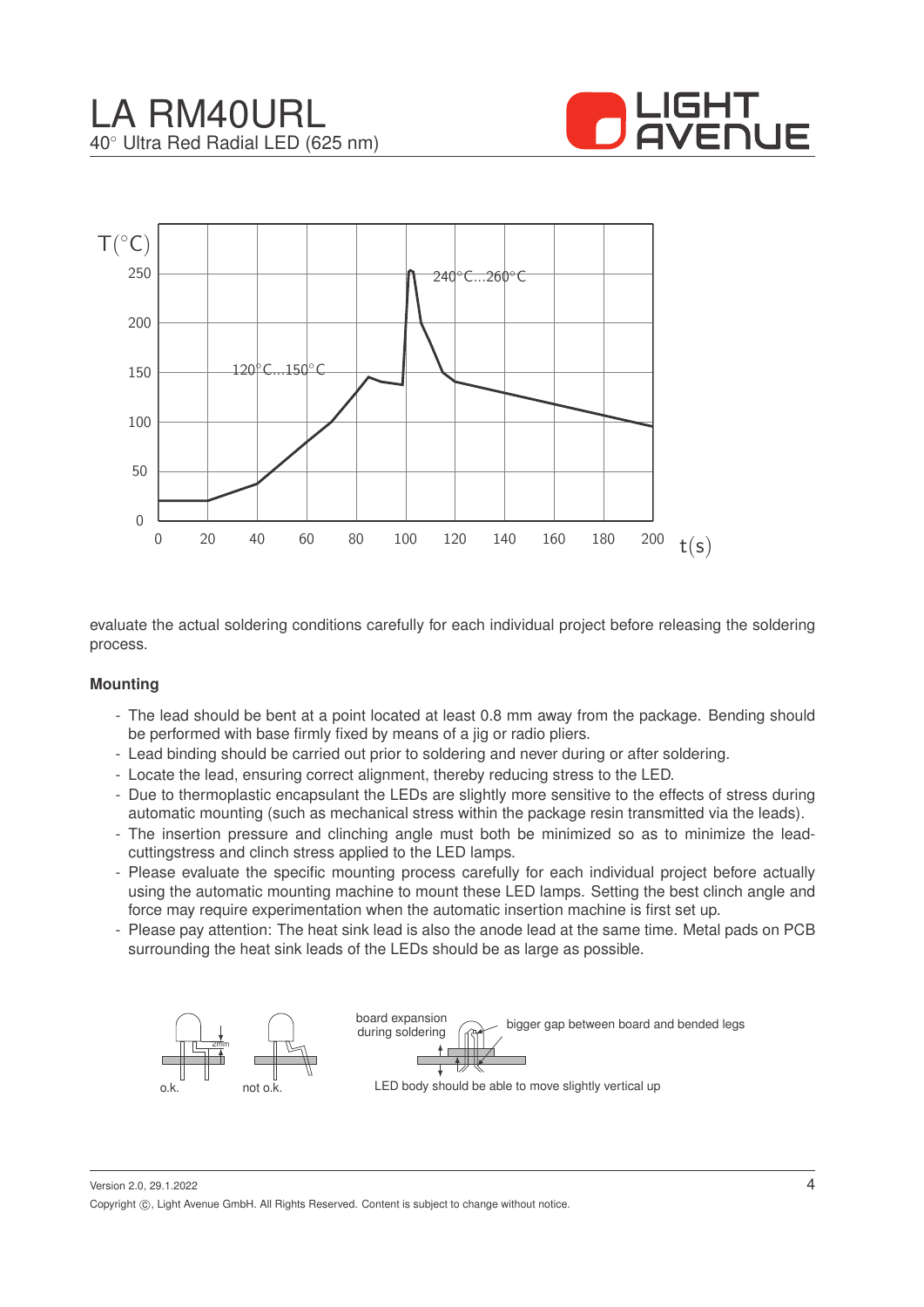



#### **Cleaning and Coating**

Do not use untested chemical liquids, because they may cause crack formation or haze on the surface of the plastic body. When cleaning is required, refer to the following table for the proper chemical to be used (Immersion time less than 3 minutes at room temperature).

| SOIVENT           | <b>ADABTABILITY</b> |
|-------------------|---------------------|
| Water             | can be used         |
| Amonium Hydroxide | can be used         |

Should you intend to provide the LEDs with a conformal coating, please take care to use a water-based coating.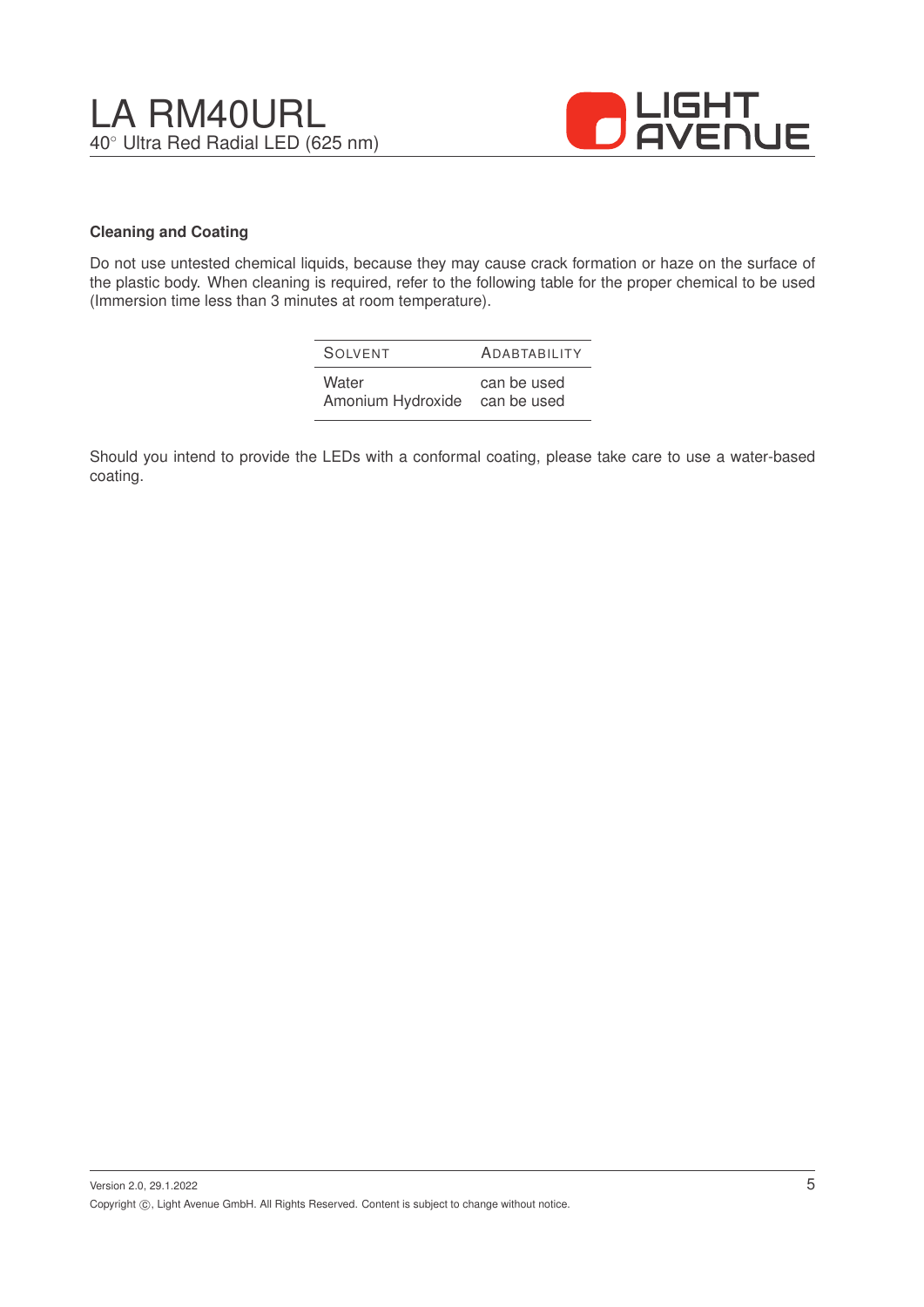

# Typical electro-optical data<sup>2</sup>



Version 2.0, 29.1.2022 Copyright ©, Light Avenue GmbH. All Rights Reserved. Content is subject to change without notice.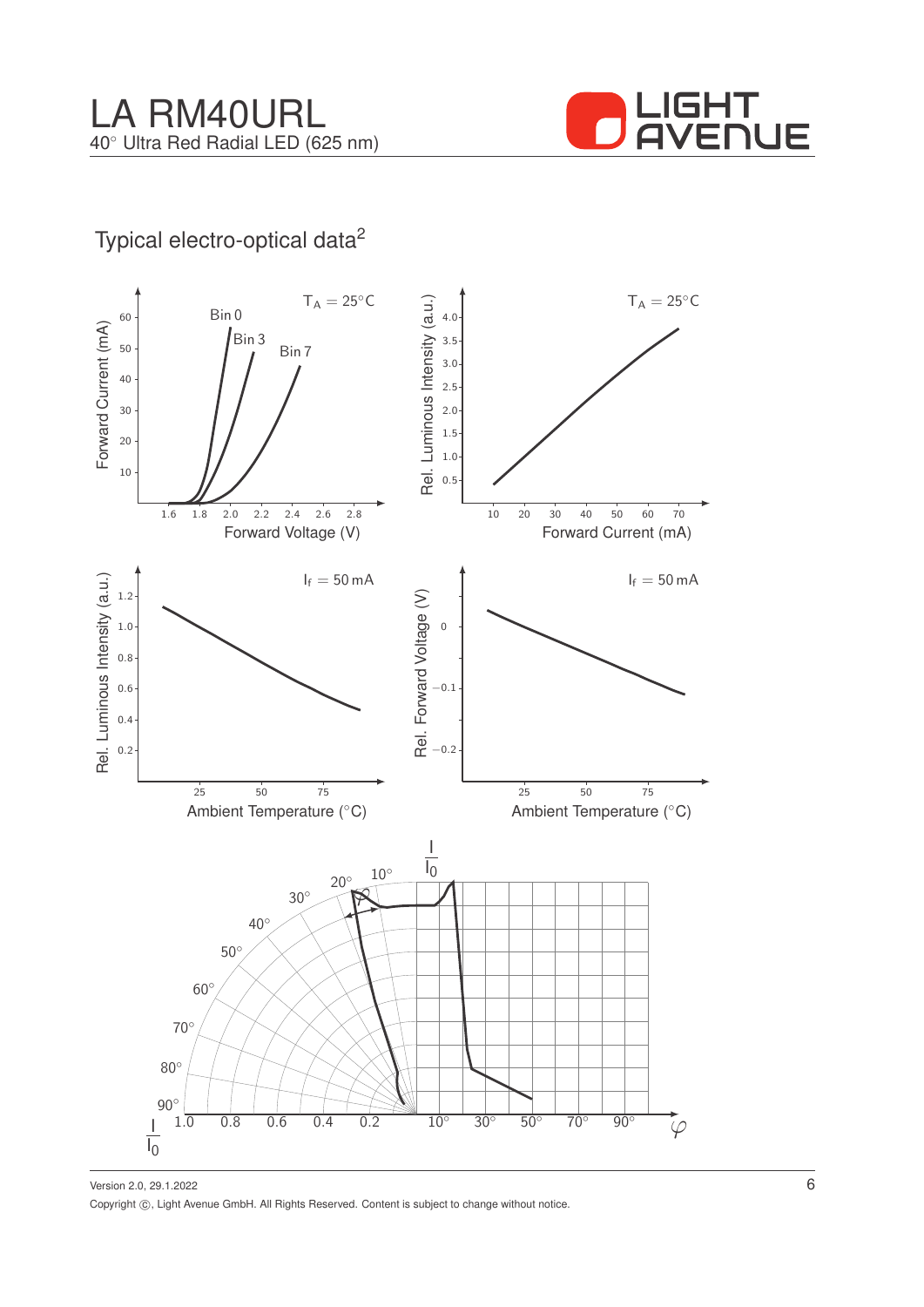![](_page_6_Picture_1.jpeg)

#### **Important Usage and Application Information**

Lead free product - RoHS compliant.

All products, product specifications and data to improve reliability, function, design or otherwise are subject to change without notice. The information describes the type of component and shall not be considered as assured characteristics.

Due to technical requirements components may contain dangerous substances. For information on the types in question please contact our Sales Organization.

The light output of the products may cause injuries to human eyes in circumstances where the products are viewed directly with unshielded eyes. LEDs can emit highly concentrated light which can be hazardous to the human eye. Products which incorporate these devices have to follow the safety precautions given in IEC 60825-1 and IEC 62471.

#### **Handling and Storage Conditions**

Please be careful when handling the products, particularly if an over-voltage exceeds the maxium rating. The overflow in energy may cause damage to the products. In addition these products are sensitive to static electricity. Customers have to take care when handling the products to ensure that the handling process is fully protected against static generation. Ensure that products are grounded and that the facility has conductive mats, antistatic uniforms and shoes. Antistatic containers are considered to be a good insurance against static electricity. The soldering iron point should be properly grounded. An atmospheric ionizer is recommended for use in the facility where static could be generated.

Storage ambient conditions for all LEDs in sealed packages must be within  $T_A = 10...40^\circ$ C and relative humidity < 60%. LEDs in opened packages must be used within 2 weeks after opening. Storage time under the conditions above in sealed packages must not exceed 24 months.

#### **Packing**

LEDs are packaged automatically with a quantity of 1000 or 2000 pieces into paperboard containers. Labels for identification of cathode and anode and with the lot data are placed on the box. The label shows company name and address, LED type, quantity, lot number, production date, machine number and the appropriate barcode. The box is hermetically sealed in a plastic bag for shipment.

#### **Returns and Complaints**

For complaints and returns of material a RMA-number is necessary. Samples for analysis purposes can be send to us without credit.

#### **Shipping Conditions**

If not otherwise arranged, the "General Terms of Business of Light Avenue GmbH" apply for any shipment. If this document is not familiar to you, please request it at our nearest sales office.